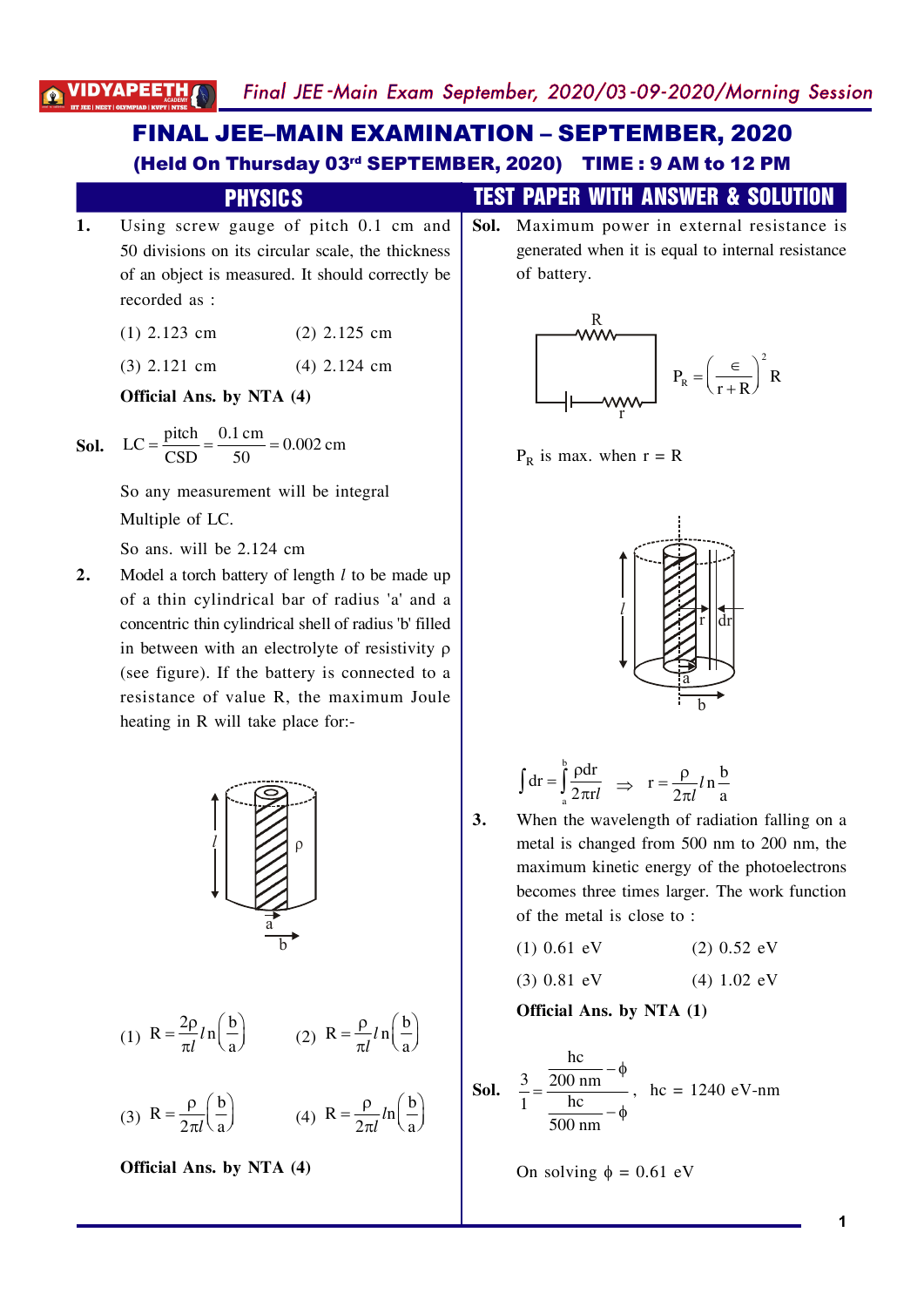# Final JEE-Main Exam September, 2020/03-09-2020/Morning Session

 $\overline{4}$ . Moment of inertia of a cylinder of mass M, length L and radius R about an axis passing through its centre and perpendicular to the axis

of the cylinder is 
$$
I = M \left( \frac{R^2}{4} + \frac{L^2}{12} \right)
$$
. If such a

cylinder is to be made for a given mass of material, the ratio L/R for it to have minimum possible I is :-

(1) 
$$
\sqrt{\frac{2}{3}}
$$
 (2)  $\frac{3}{2}$  (3)  $\sqrt{\frac{3}{2}}$  (4)  $\frac{2}{3}$ 

Official Ans. by NTA (3)





as mass is constant  $\Rightarrow$  m =  $\rho$ V = constant  $V = constant$  $2D<sub>1</sub>$ ıf

$$
\pi^2 Kl = \text{constant} \Rightarrow R^2 L = \text{constant}
$$

$$
2RL + R^2 \frac{dL}{dR} = 0
$$
 ......(2)

From equation  $(1)$ 

$$
\frac{dI}{dR} = M \left( \frac{2R}{4} + \frac{2L}{12} \times \frac{dL}{dr} \right) = 0
$$

$$
\frac{R}{2} + \frac{L}{6} \frac{dL}{dR} = 0
$$

Substituting value of  $\frac{dL}{dR}$  from eqution (2)

$$
\frac{R}{2} + \frac{L}{6} \left( \frac{-2L}{R} \right) = 0
$$

$$
\frac{R}{2} = \frac{L^2}{3R} \Rightarrow \frac{L}{R} = \sqrt{\frac{3}{2}}
$$

5. The magnetic field of a plane electromagnetic wave is  $\vec{B} = 3 \times 10^{-8} \sin[200\pi (y + ct)]\hat{i}$  T

Where  $c = 3 \times 10^8$  ms<sup>-1</sup> is the speed of light. The corresponding electric field is:

- (1)  $\vec{E} = -10^{-6} \sin[200\pi (y + ct)]\hat{k}$  V/m
- (2)  $\vec{E} = -9\sin[200\pi(v+ct)]\hat{k}$  V/m
- (3)  $\vec{E} = 9\sin[200\pi(v+ct)]\hat{k}$  V/m

(4) 
$$
\vec{E} = 3 \times 10^{-8} \sin[200\pi(y+ct)]\hat{k}
$$
 V/m

### Official Ans. by NTA (2)

**Sol.** 
$$
\vec{B} = 3 \times 10^{-8} \sin[200\pi(y + ct)]\hat{i}
$$
 T

$$
E_0 = CB_0 \Rightarrow E_0 = 3 \times 10^8 \times 3 \times 10^{-8}
$$

$$
= 9
$$
 V/m

and direction of wave propagation is given as

$$
(\vec{E} \times \vec{B}) \parallel \vec{C}
$$
  
\n
$$
\hat{B} = \hat{i} \& \hat{C} = -\hat{j}
$$
  
\nso  $\hat{E} = -\hat{k}$   
\n
$$
\therefore \vec{E} = E_0 \sin[200\pi(y + ct)](-\hat{k}) \text{ V/m}
$$

- 6. A charged particle carrying charge  $1 \mu C$  is moving with velocity  $(2\hat{i} + 3\hat{j} + 4\hat{k})$  ms<sup>-1</sup>. If an external magnetic field of  $(5\hat{i} + 3\hat{j} - 6\hat{k}) \times 10^{-3}$  T exists in the region where the particle is moving then the force on the particle is  $\vec{F} \times 10^{-9}$  N. The vector  $\vec{F}$  is :
	- $(1)$  -0.30 $\hat{i}$  + 0.32 $\hat{j}$  0.09 $\hat{k}$
	- $(2)$  -300 $\hat{i}$  + 320 $\hat{j}$  90 $\hat{k}$
	- $(3)$   $-30\hat{i} + 32\hat{j} 9\hat{k}$

$$
(4) -3.0\hat{i} + 3.2\hat{j} - 0.9\hat{k}
$$

**Sol.**  $\vec{F} = 9(\vec{V} \times \vec{B})$  (Force on charge particle moving in magnetic field)

 $\vec{V} \times \vec{B} = (2\hat{i} + 3\hat{j} + 4\hat{k}) \times (5\hat{i} + 3\hat{j} - 6\hat{k}) \times 10^{-3}$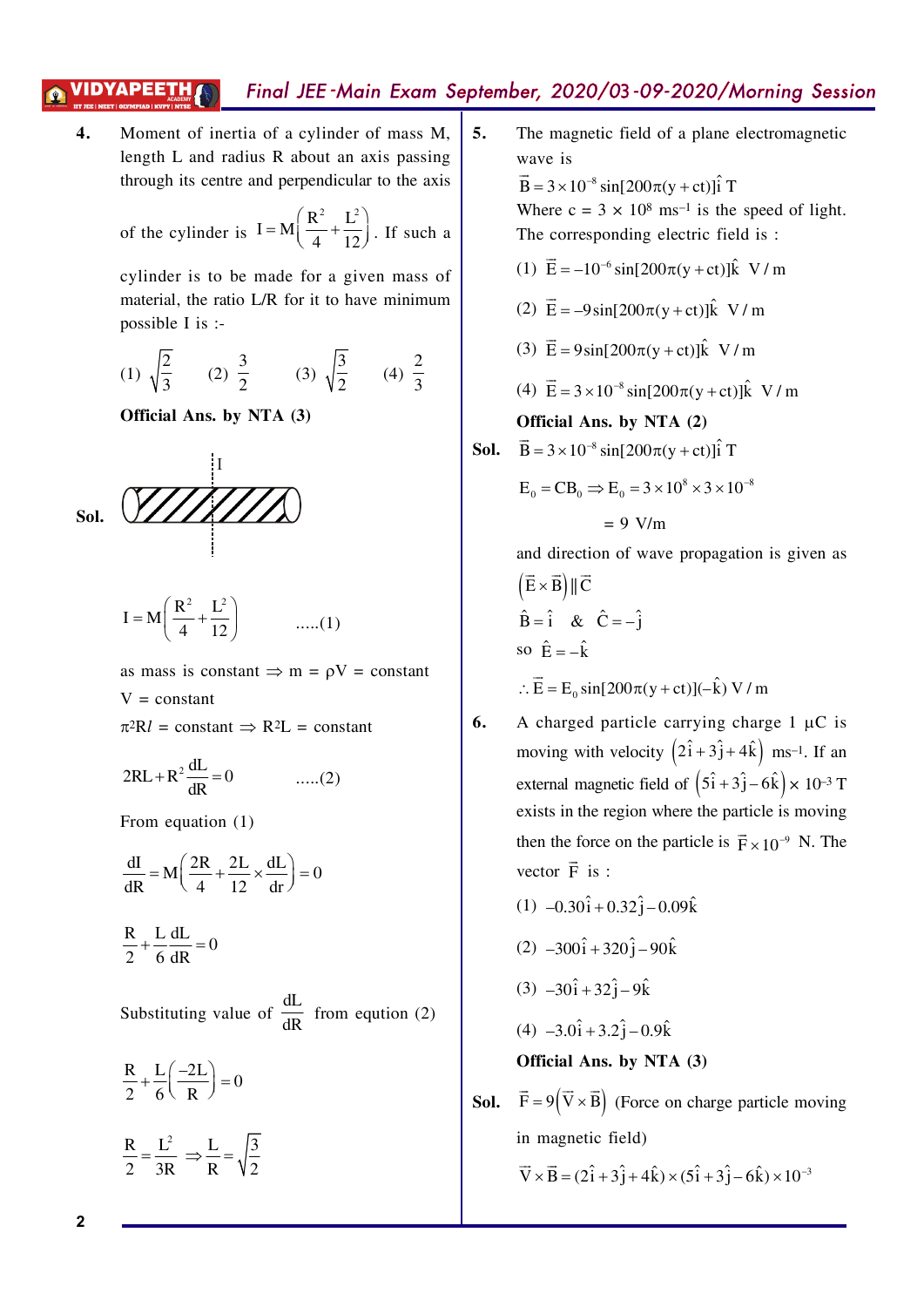### Final JEE-Main Exam September, 2020/03-09-2020/Morning Session /IDYAPEETH

$$
\begin{pmatrix}\n\hat{\mathbf{i}} & \hat{\mathbf{j}} & \hat{\mathbf{k}} \\
2 & 3 & 4 \times 10^{-3} \\
5 & 3 & -6\n\end{pmatrix}
$$
\n=
$$
\begin{bmatrix}\n\hat{\mathbf{i}}[-18-12]-\hat{\mathbf{j}}[-12-20]+\hat{\mathbf{k}}[6-15]\n\end{bmatrix}\times10^{-3}
$$
\n
$$
\begin{bmatrix}\n\hat{\mathbf{i}}[-30] & \hat{\mathbf{j}}[32] & \hat{\mathbf{k}}[-9]\n\end{bmatrix}\times10^{-3}
$$
\nForce  $10^{-6}[-30\hat{\mathbf{i}} \quad 32\hat{\mathbf{j}}-9\hat{\mathbf{k}}]\times10^{-3}$   
\n $10^{-6}[-30\hat{\mathbf{i}} \quad 32\hat{\mathbf{j}}-9\hat{\mathbf{k}}]\times10^{-3}$ 

7. A 750 Hz, 20 V (rms) source is connected to a resistance of 100  $\Omega$ , an inductance of 0.1803 H and a capacitance of  $10 \mu$  F all in series. The time in which the resistance (heat capacity  $2J$ <sup>o</sup>C) will get heated by  $10^{\circ}$ C. (assume no loss of heat to the surroundings) is close to:

(1) 418 s (2) 245 s (3) 348 s (4) 365 s

Official Ans. by NTA (3)

Sol.

f = 750 Hz, V<sub>rms</sub> = 20V,  
\nR = 100 
$$
\omega
$$
, L = 0.1803 H,  
\nC = 10  $\mu$  F, S = 2 J°C  
\nZ  $\sqrt{R^2 (X_L - X_C)^2} \sqrt{R^2 (\omega L - 1/\omega C)^2}$   
\n $\sqrt{R^2 (2\pi fL - \frac{1}{2\pi fC})^2}$ 

Putting values

 $|Z| = 834<sub>0</sub>$ In AC power  $P = V_{rms} i_{rms} \cos \phi$ 

Cos  $\varphi$   $\frac{R}{|Z|}$   $i_{\text{rms}}$   $\frac{V_{\text{rms}}}{|Z|}$  $\frac{V_{\text{rms}}^2 R}{|Z|^{2}}$  $=\left(\frac{20}{834}\right)^2 \times 100$  0.0575 J/s  $H = Pt = S<sub>A</sub> \theta$ 

t  $\frac{2(10)}{0.0575}$  348 sec

8. In a radioactive material, fraction of active material remaining after time t is 9/16. The fraction that was remaining after  $t/2$  is :

(1) 
$$
\frac{3}{4}
$$
 (2)  $\frac{7}{8}$  (3)  $\frac{4}{5}$  (4)  $\frac{3}{5}$ 

Official Ans. by NTA (1)

Sol. First order decay  $N(t) = N_0 e^{-\lambda t}$ Given N(t) / N<sub>0</sub> = 9/16 =  $e^{-\lambda t}$ Now,  $N(t/2) = N_0 e^{-\lambda t/2}$ 

$$
\frac{N(t/2)}{N_0} \quad \sqrt{e^{-\lambda t}} \quad \sqrt{9/16}
$$

 $N(t/2) = 3/4 N_0$ 

- 9. A balloon filled with helium (32°C and 1.7 atm.) bursts. Immediately afterwards the expansion of helium can be considered as :
	- (1) Irreversible isothermal
	- (2) Irreversible adiabatic
	- (3) Reversible adiabatic
	- (4) Reversible isothermal

Official Ans. by NTA (2)

- Bursting of helium balloon is irreversible & Sol. adiabatic.
- Pressure inside two soap bubbles are 1.01 and 10. 1.02 atmosphere, respectively. The ratio of their volumes is:

(1) 8 : 1 (2) 0.8 : 1  
\n(3) 2 : 1 (4) 4 : 1  
\n**Official Ans. by NTA (1)**  
\n**Sol.** 
$$
{}_{\Delta}P_1 = 0.01 = 4T/R_1
$$
 ......(1)  
\n ${}_{\Delta}P_2 = 0.02 = 4T/R_2$  ......(2)  
\nEquation (1) + (2)  
\n $\frac{1}{2} \frac{R_2}{R_1}$   
\n $R_1 = 2R_2$   
\n $\frac{V_1}{V_2} \frac{R_1^3}{R_2^3} \frac{8R_2^3}{R_2^3} 8$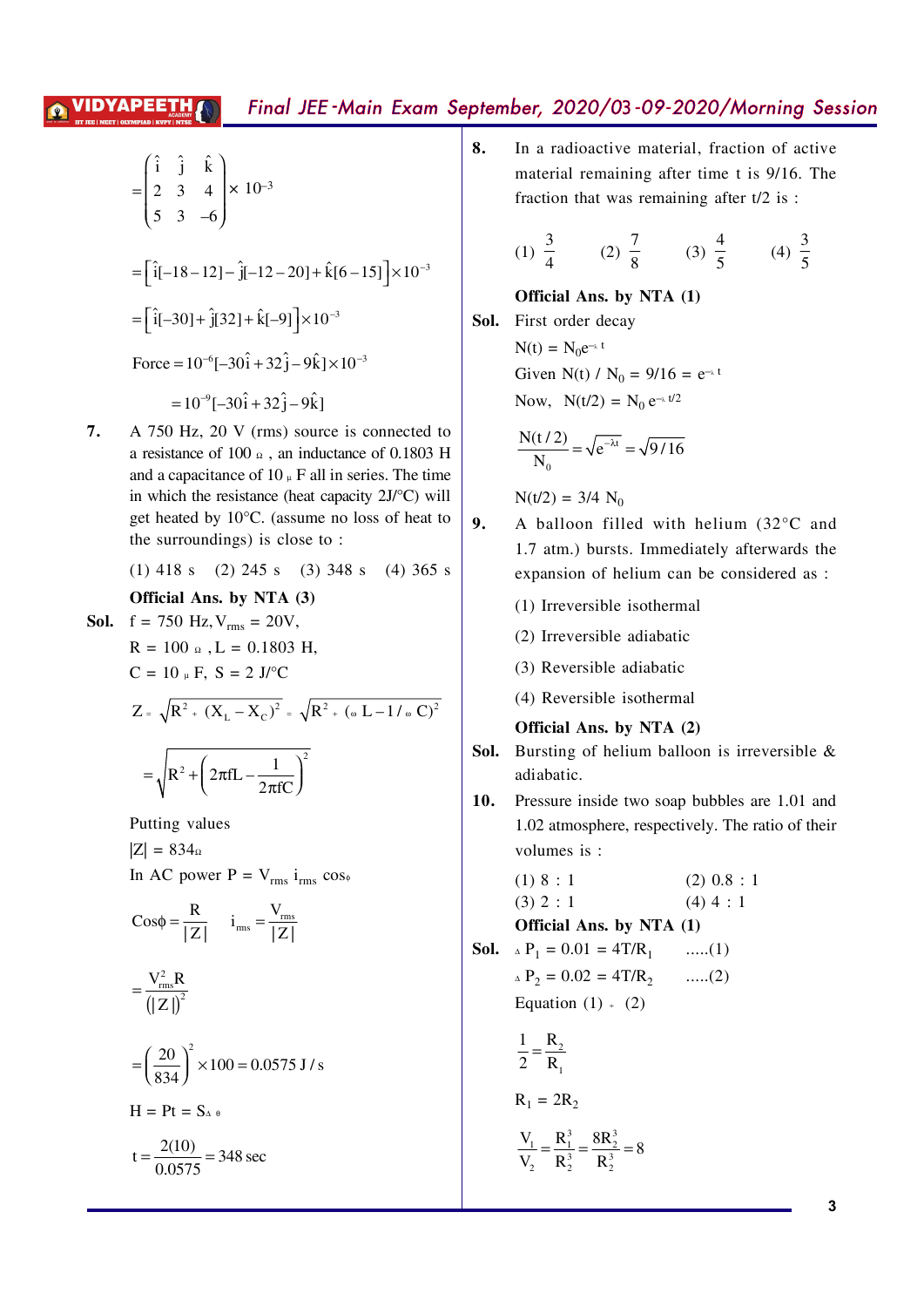#### VIDYAPEETH Final JEE-Main Exam September, 2020/03-09-2020/Morning Session

A satellite is moving in a low nearly circular orbit  $11.$ around the earth. Its radius is roughly equal to that of the earth's radius  $R_e$ . By firing rockets attached to it, its speed is instantaneously increased in the direction of its motion so that is become  $\sqrt{\frac{3}{2}}$  times larger. Due to this the

> farthest distance from the centre of the earth that the satellite reaches is R, value of R is:

> $(1)$  4R<sub>e</sub>  $(2) 3R<sub>e</sub>$  $(3) 2R<sub>e</sub>$  $(4)$  2.5R<sub>e</sub> Official Ans. by NTA (2)



$$
V_0 = \sqrt{\frac{GM}{R_e}}
$$

$$
\frac{-GMm}{R_e} + \frac{1}{2}mv^2 = \frac{-GMm}{R_{max}} + \frac{1}{2}mv^{2} \quad \dots (i)
$$

 $\dots$ (ii)

 $VR_e = V'R_{max}$ Solving  $(i)$  &  $(ii)$ 

$$
R_{\text{max}} = 3R_e
$$

 $12.$ In the circuit shown in the figure, the total charge in 750  $\mu$ C and the voltage across capacitor  $C_2$  is 20 V. Then the charge on capacitor  $C_2$  is :





$$
q_3 = 20 \times 8 = 160 \mu C
$$
  
 $\therefore q_2 = 750 - 160 = 590 \mu C$ 

An elliptical loop having resistance R, of semi 13. major axis a, and semi minor axis b is placed in a magnetic field as shown in the figure. If the loop is rotated about the x-axis with angular frequency  $\omega$ , the average power loss in the loop due to Joule heating is :



$$
= \frac{A^2 B^2 \omega^2}{R} \frac{1}{2} = \frac{\pi^2 a^2 b^2 B^2 \omega^2}{2R}
$$

14. When a diode is forward biased, it has a voltage drop of 0.5 V. The safe limit of current through the diode is 10 mA. If a battery of emf 1.5 V is used in the circuit, the value of minimum resistance to be connected in series with the diode so that the current does not exceed the safe limit is :

| $(1)$ 100 $\Omega$              | $(2)$ 50 $\Omega$ |
|---------------------------------|-------------------|
| $(3)$ 300 $\Omega$              | (4) 200 $\Omega$  |
| <b>Official Ans. by NTA (1)</b> |                   |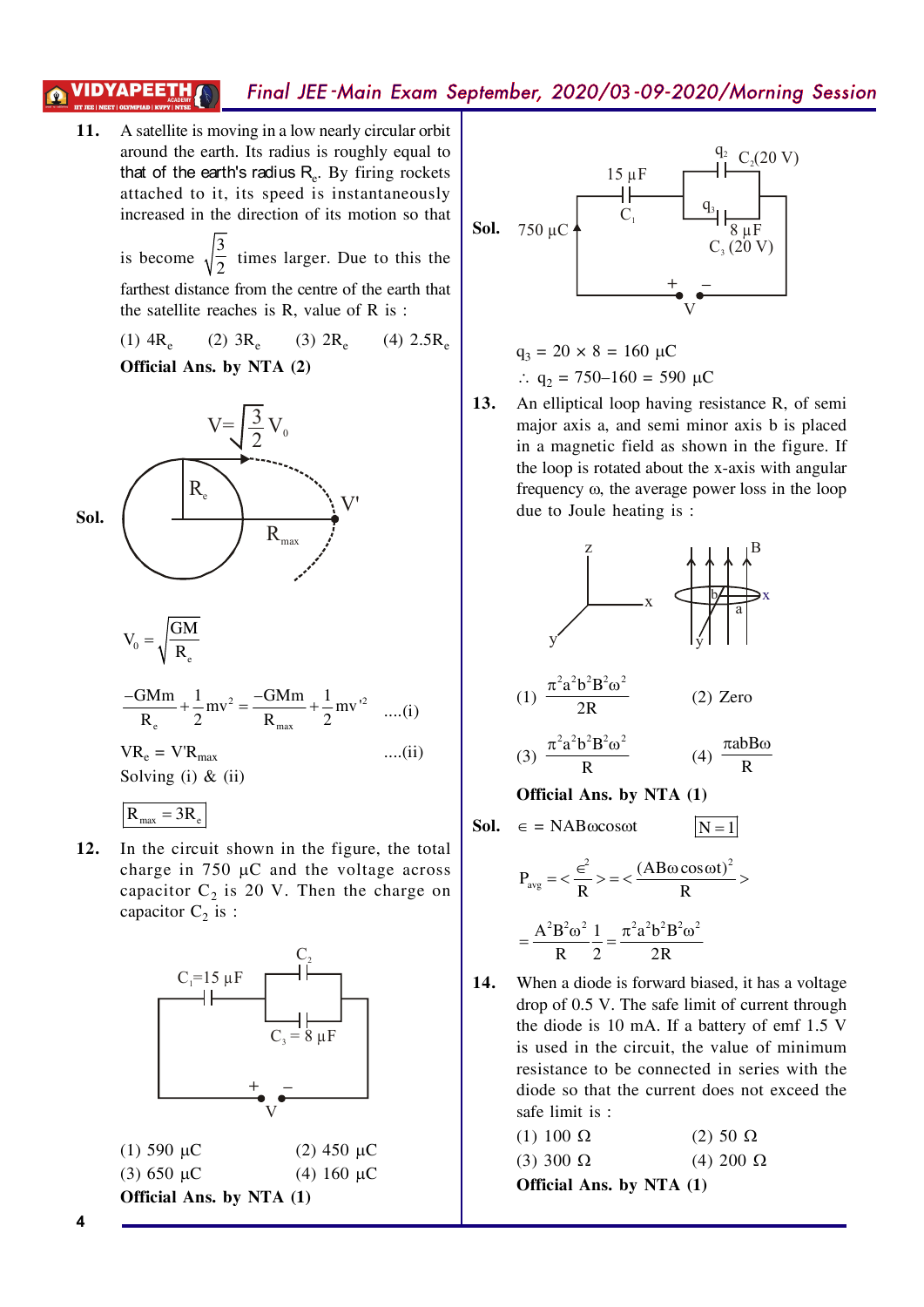### Final JEE-Main Exam September, 2020/03-09-2020/Morning Session





Sol. Angular momentum conservation

$$
mvl = \frac{Ml^2}{3}\omega + ml^2\omega
$$

$$
\Rightarrow \omega = \frac{1 \times 6 \times 1}{\frac{2}{3} + 1} = \frac{18}{5}
$$

Now using energy consevation

$$
\frac{1}{2}\left(M\frac{l^2}{3}\right)\omega^2 + \frac{1}{2}(ml^2)\omega^2
$$

$$
= (m + M)r_{cm}(1 - \cos\theta)
$$

$$
= (m+M)\left(\frac{ml+\frac{Ml}{2}}{m+M}\right)g(1-\cos\theta)
$$

$$
\frac{5}{6} \times \left(\frac{18}{5}\right)^2 = 20(1 - \cos\theta)
$$

$$
\Rightarrow 1 - \cos \theta = \frac{18}{5} \times \frac{3}{20}
$$

$$
\cos\theta = 1 - \frac{27}{50}
$$

$$
\cos \theta = \frac{23}{50} \implies \theta \approx 63^{\circ}
$$

In a Young's double slit experiment, light of 17. 500 nm is used to produce an interference pattern. When the distance between the slits is 0.05 mm, the angular width (in degree) of the fringes formed on the distance screen is close to:  $(1) 0.07^\circ$  $(2)$  0.17°  $(3)$  1.7°  $(4)$  0.57° Official Ans. by NTA (4)

**Sol.** 
$$
\Delta \theta_0 = \left(\frac{\lambda}{d} \times \frac{180}{\pi}\right)^0
$$

$$
= 0.57^\circ
$$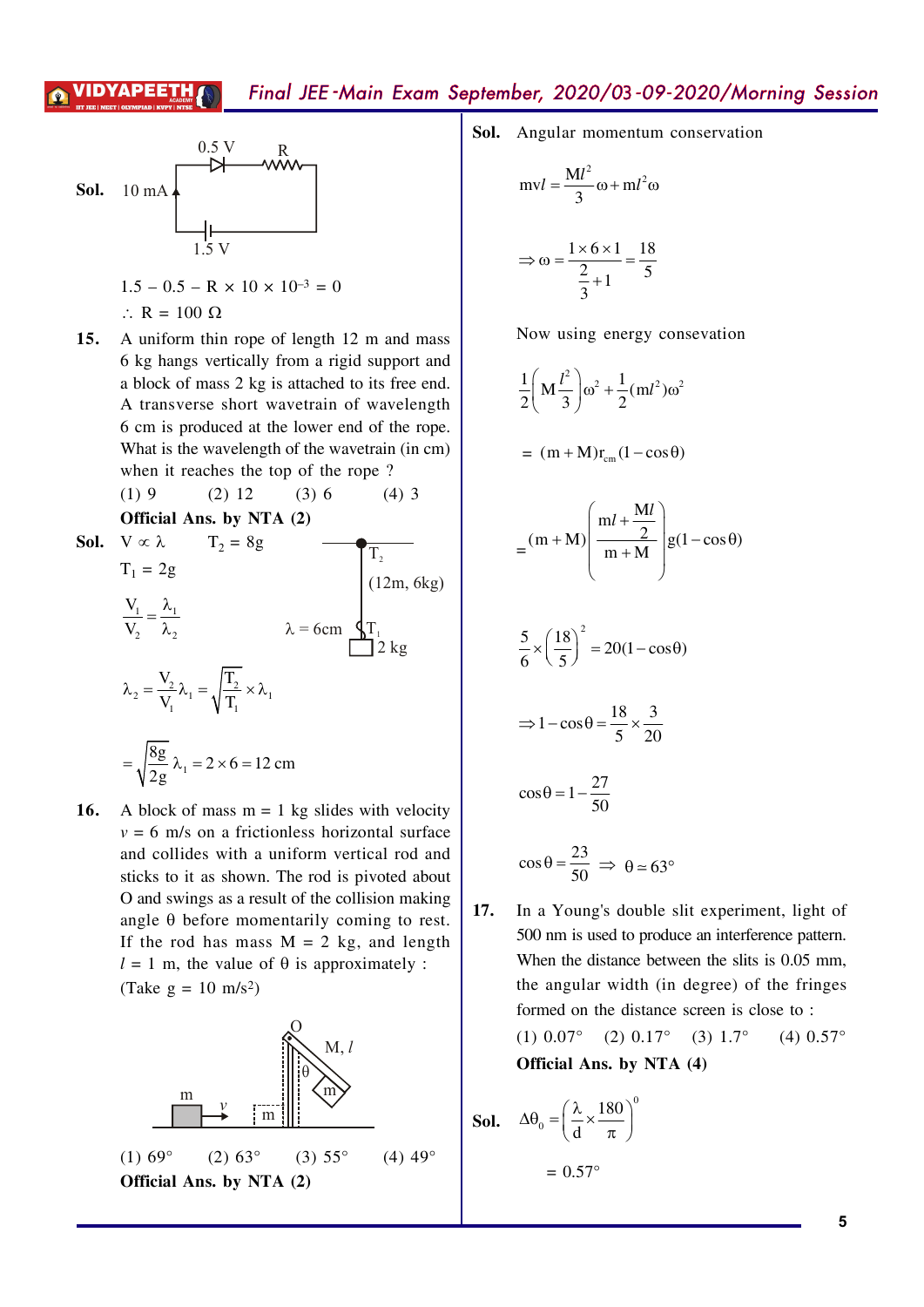# Final JEE -Main Exam September, 2020/03-09-2020/Morning Session

**18.** Magnitude of magnetic field (in SI units) at the centre of a hexagonal shape coil of side  $10$  cm,  $50$  turns and carrying current I (Ampere) in

units of 
$$
\frac{\mu_0 I}{\pi}
$$
 is :

$$
(1) 250\sqrt{3} \qquad (2) 5\sqrt{3}
$$

 $(3)$  500 $\sqrt{3}$   $(4)$  50 $\sqrt{3}$ 

**Official Ans. by NTA (3)**



$$
B = \frac{6\mu_0 I}{4\pi a \cos 30^\circ} \times 2\sin 30^\circ \times 50
$$

$$
= \frac{\mu_0 I}{\pi} \frac{150}{\sqrt{3}a} = \frac{50\sqrt{3}}{0.1} \frac{\mu_0 I}{\pi}
$$

 $= 500\sqrt{3} \frac{\mu}{ }$  $\pi$  $500\sqrt{3} \frac{\mu_0 I}{\mu_0}$ 

**19.**



Consider a gas of triatomic molecules. The molecules are assumed to the triangular and made of massless rigid rods whose vertices are occupied by atoms. The internal energy of a mole of the gas at temperature  $T$  is:

(1) 
$$
\frac{9}{2}
$$
RT (2)  $\frac{3}{2}$ RT

$$
(3) \frac{5}{2}RT \t(4) 3RT
$$

**Official Ans. by NTA (4)**

- **Sol.**  $DOF = 3 + 3 = 6$  $U = \frac{f}{2} nRT = 3RT$ /
- **20.** Two isolated conducting spheres  $S_1$  and  $S_2$  of

radius  $\frac{2}{5}R$  $\frac{1}{3}R$  and  $\frac{1}{2}R$  $\frac{1}{3}R$  have 12  $\mu$ C and -3  $\mu$ C

charges, respectively, and are at a large distance from each other. They are now connected by a conducting wire. A long time after this is done the charges on  $S_1$  and  $S_2$  are respectively:

- (1) 6  $\mu$ C and 3  $\mu$ C
- (2) +4.5  $\mu$ C and -4.5  $\mu$ C
- (3)  $3 \mu$ C and 6  $\mu$ C
- (4) 4.5  $\mu$ C on both

**Official Ans. by NTA (1)**

**Sol.** Kow

$$
Q_1 + Q_2 = Q'_1 + Q'_2 = 12 \mu C - 3 \mu C = 9 \mu C
$$

& 
$$
V_1 = V_2 \Rightarrow \frac{KQ'_1}{2R} = \frac{KQ'_2}{\frac{R}{3}}
$$
  
 $Q'_1 = 2Q'_2 \Rightarrow 2Q'_2 + Q'_2 = 9\mu C$   
 $\Rightarrow Q'_2 = 3 \mu C$ 

&  $Q'_1 = 6 \mu C$ 

21. A bakelite beaker has volume capacity of 500 cc at 30°C. When it is partially filled with  $V_m$  volume (at  $30^\circ$ ) of mercury, it is found that the unfilled volume of the beaker remains constant as temperature is varied. If  $\gamma_{\text{(beaker)}} = 6 \times 10^{-6} \text{ °C}^{-1}$  and  $\gamma_{\text{(mercury)}} = 1.5 \times 10^{-4} \text{ °C}^{-1}$ , where  $\gamma$  is the coefficient of volume expansion, then Sm%fn``&fs`iosbto\\\\\\\\\\\+



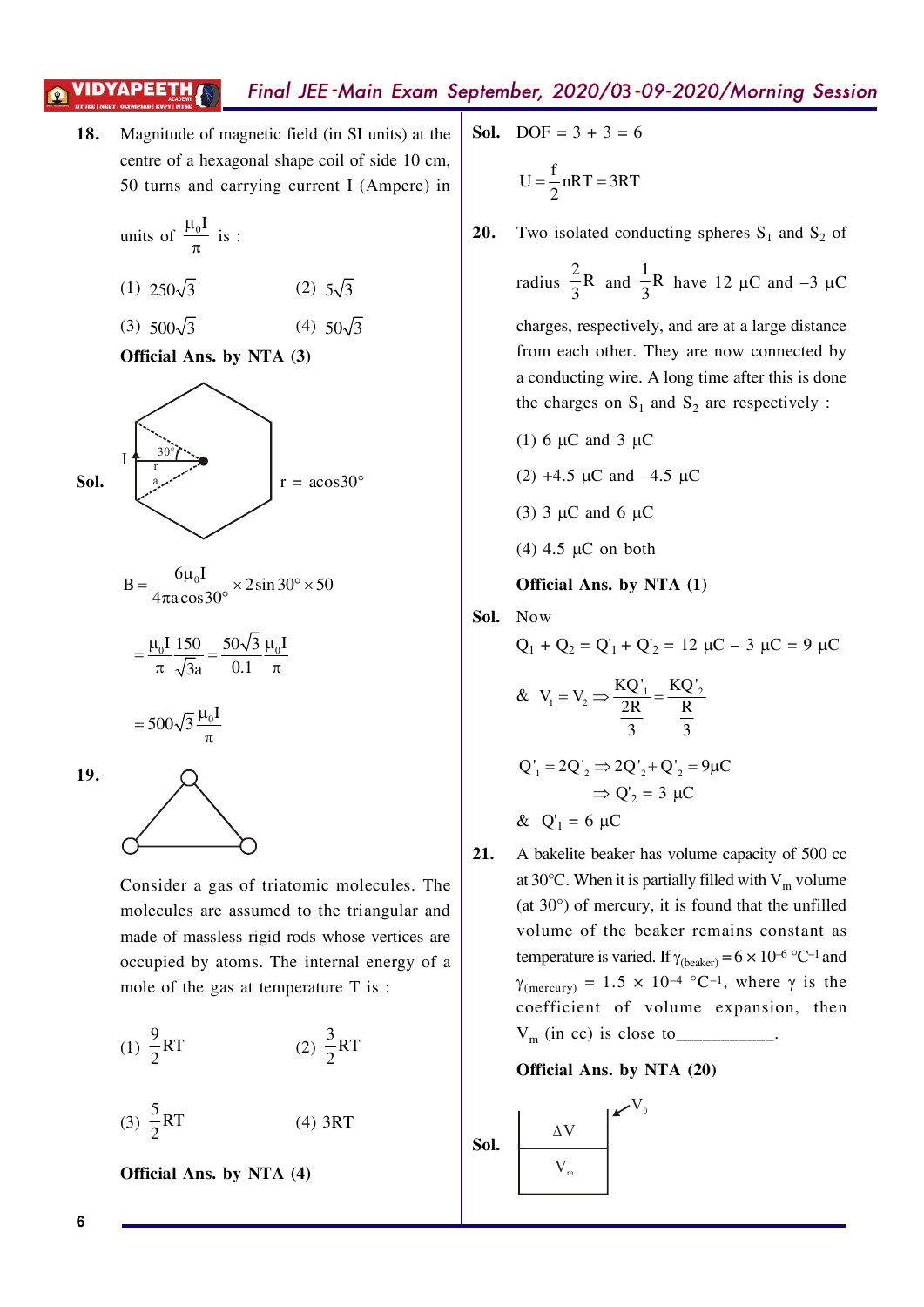$$
\Delta V = (V_0 - V_m)
$$
  
After increasing temperature  

$$
\Delta V' = (V'_0 - V'_m)
$$

$$
\Delta V' = \Delta V
$$

$$
V_0 - V_m = V_0(1 + \gamma_b \Delta T) - V_m (1 + \gamma_M \Delta T)
$$

$$
V_0 \gamma_b = V_m \gamma_m
$$

$$
V_m = \frac{V_0 \gamma_b}{\gamma_m} = \frac{(500)(6 \times 10^{-6})}{(1.5 \times 10^{-4})}
$$

$$
= 20 \, \text{CC}
$$

22. A cricket ball of mass 0.15 kg is thrown vertically up by a bowling machine so that it rises to a maximum height of 20 m after leaving the machine. If the part pushing the ball applies a constant force F on the ball and moves horizontally a distance of 0.2 m while launching the ball, the value of  $F(in N)$  is 

Official Ans. by NTA (150)

**Sol.** 
$$
W_F = \frac{1}{2}mv^2 = mgh
$$

 $F(S) = mgh$  $F(0.2) = (0.15) (10) (20)$ 

- $F = 150N$
- When a long glass capillary tube of radius 0.015 cm  $23.$ is dipped in a liquid, the liquid rises to a height of 15 cm within it. If the contact angle between the liquid and glass to close to  $0^{\circ}$ , the surface tension of the liquid, in milliNewton  $m<sup>-1</sup>$ , is  $[\rho_{(liquid)} = 900 \text{ kgm}^{-3}, g = 10 \text{ ms}^{-2}]$  (Give answer in closest integer)

### Official Ans. by NTA (101)

Sol. Capillary rise

$$
h = \frac{2S\cos\theta}{\rho gr}
$$

$$
S = \frac{\rho g r h}{2 \cos \theta}
$$
  
= 
$$
\frac{(900)(10)(15 \times 10^{-5})(15 \times 10^{-2})}{2}
$$

 $S = 1012.5 \times 10^{-4}$ 

 $S = 101.25 \times 10^{-3} = 101.25$  mN/m

In question closest integer is asked

so closest integer =  $101.00$  Ans.

24. A person of 80 kg mass is standing on the rim of a circular platform of mass 200 kg rotating about its axis as 5 revolutions per minute (rpm). The person now starts moving towards the centre of the platform. What will be the rotational speed (in rpm) of the platform when the person reaches its centre\_

Official Ans. by NTA (9)

$$
Sol. \quad L_i = L_i
$$

$$
\left(80R^2 + \frac{200R^2}{2}\right)\omega = \left(0 + \frac{200R^2}{2}\right)\omega_1
$$

 $180\omega_0 = 100\omega_1$  $\omega_1 = 1.8 \omega_0 = 1.8 \times 5$  $= 9$  rpm

 $25.$ An observer can see through a small hole on the side of a jar (radius 15 cm) at a point at height of 15 cm from the bottom (see figure). The hole is at a height of 45 cm. When the jar is filled with a liquid up to a height of 30 cm the same observer can see the edge at the bottom of the jar. If the refractive index of the liquid N/100, where N is an integer, the value 



Official Ans. by NTA (158)